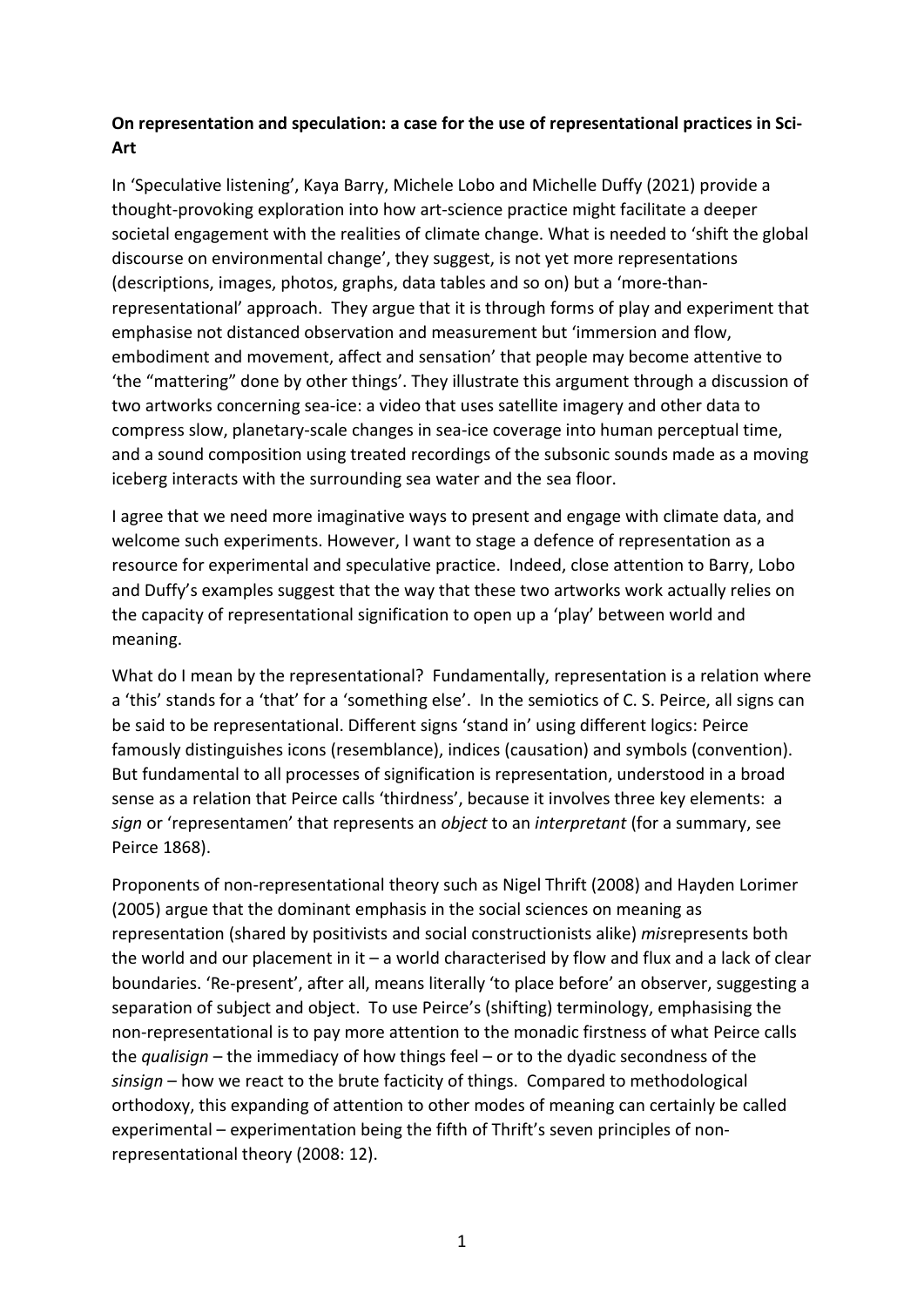I feel very at home with the capaciousness of non-representational theory as it has been developed in the social sciences – its openness to the animacy of the non-human world and its welcoming of diverse epistemologies. However, it strikes me that what Thrift, Lorimer et al. are really reacting against is the dominance of certain *kinds* of representation, rather than representation in itself. But furthermore, I want to develop the thought that the loss of total immersion in the flux and becoming of the world that the representational represents is also a gain – one that is part of the precondition of experimentation. To put it in Peirce's terminology, perhaps the thirdness of the representational *legisign* is the more natural home of speculation and experiment as both possibility and right.

One way to follow this thought is to see the possibility of speculation as inherent in language from its inception – as inseparable from the act of description or representation. Jacques Derrida argued as much in *On Grammatology*: 'Within the voice, the presence of the object already disappears. … [There is] a sort of fiction, if not a lie, at the very origin of speech. Speech never gives the thing itself, but a simulacrum that touches us more profoundly than the truth, "strikes" us more effectively' (1976: 240). The origin of language sunders the world in a way that creates the possibility of truth, but also of falsity – and also of modes of signification that play with the relation between the two. Elsewhere, Derrida puts it like this: 'the possibility of fiction and lie, simulacrum and literature, that of the right to literature insinuates itself, at the very origin of truthful testimony, autobiography in good faith, sincere confession, as their essential compossibility' (Derrida 2000: 42).

If the right to literature, to fabulation and fiction, is inherent in language, reference and representation, so too is the right to speculation. And we can put a history to the articulation and enactment of this right – at least as it evolved in the West. In the classical and medieval eras the dominant understanding of language was *conjunctive* in nature, with no clear distinction between the world of thoughts and words and the world of things (Reiss 1982: 59). Language was seen as a web of sympathies amongst words and things, allowing magical forms of action on the basis of principles of similitude, analogy and empathy (Foucault 1970).

However, in the early modern period a *disjunctive* idea of language as referential became dominant. The sundering of word and thing, and then the fixing of their relation in a specific model of representation (the dominance of which is the main target of the nonrepresentational theorists), was a crucial element in the emergence of modern science (Vickers 1984). But the separation of word and thing was no less implicated in the rise of the modern imagination. It is no accident that the early modern period also saw a flowering of speculation and play, of Renaissance-humanist representational experimentation – before the seventeenth-century saw the rise of a rationalist and dogmatic style in natural philosophy that pursued a singular truth established on certain foundations (Toulmin 1992).

An analogy with representation in politics might help here. Frank Ankersmit argues for an aesthetic understanding of political representation. Just as the artist's creativity 'has its natural and exclusive locus in the gap between art and reality, representation and represented', so too he argues that the task of the elected politician is not to reproduce perfectly the opinions of those that elected them, but to work creatively within the gap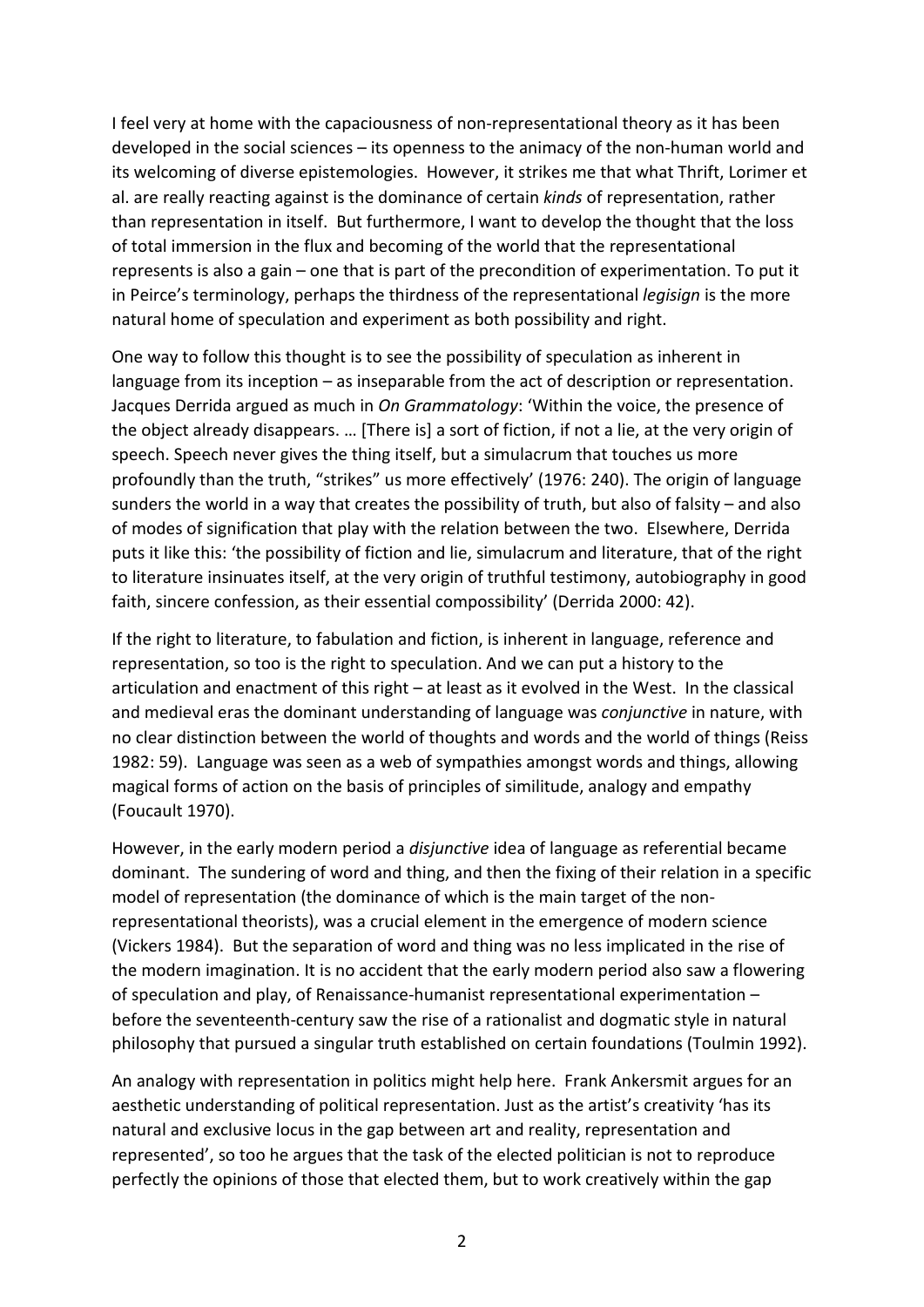between represented and representative (Ankersmit 2002: 36). 'Without representation,' he argues, 'there is no represented – and without political representation, there is no nation as a truly political entity. … Political reality comes into being only when the nation has understood itself as a represented' (ibid.). By analogy, without representation in Peirce's broadest sense – without the play between object and meaning – perhaps there is no environment, and nothing living in it.

Representation can seem a very human practice – and as we have seen in the narrow sense it is one that has an affinity with Western and particularly modern thought. And of course the particular representations of climate change that we use, and how we use them, should be subjected to critique. But more fundamentally the human act of representation can be seen as itself the mobilisation of a more-than-human planetary power, an aspect of planetary multiplicity, whereby the substance of the world is folded and made more complicated (Clark and Szerszynski 2021: 88). In neocybernetic thought, life originates with a folding of matter, form and process through which an organism creates a new kind of relation between inside and outside, one of dependent independence. The folding creates a dependency on continued metabolic flows, but also a freedom, since the living organism is not merely compelled by efficient causes originating in its environment, but experiences and reacts to its milieu as it experiences it (Clarke 2020). It is a mistake to think that the folds of signification are mere obfuscation, a barrier to experiencing the world itself; it is folding that creates a world and its inhabitants.

Similarly, it is striking that the examples used in 'Speculative listening' are not only filled with representations – satellite images, numbers, dates, aural recordings – but ones which have gone through a more-than-usual series of transductions, transformations and juxtapositions before being re-presented. In both pieces, the visceral experience of hearing or seeing is combined with a complex layering of what we might call 'thirdly' representational practices, in which one thing stands for another to a third, creating a web of playful gaps within which both artist and audience can experiment and speculate – and can also reflect on the representational choices and practices that have shaped their experience.

Thus, in the time-lapse video, it is exactly through the reflexive composition of representations that we are able to "search for, to listen to, the changes that are happening at a scale that exceeds our individual human form". Similarly it is the clever way that Andreas Blick's sonic composition *frost pattern* is crafted that creates a perceptual space for us to adopt 'an ethos of attentiveness, curiosity and openness to engage with these distant worlds'. It is true that 'the sounds and images emerge as active facilitators of thinking, feeling, and listening differently to the data' – but it is arguably not so much conjunctive non-representational immersion but disjunctive representational modes that create the space for speculation.

'To explain' something literally means 'to flatten out', to make something plain and clear to the mind; scientific modes of description and explanation all-too often adopt this reductive mode. But the folds are what make the world a world, so that to 'explain' a complicated thing too robustly is to destroy what is being explained. The two art works discussed work